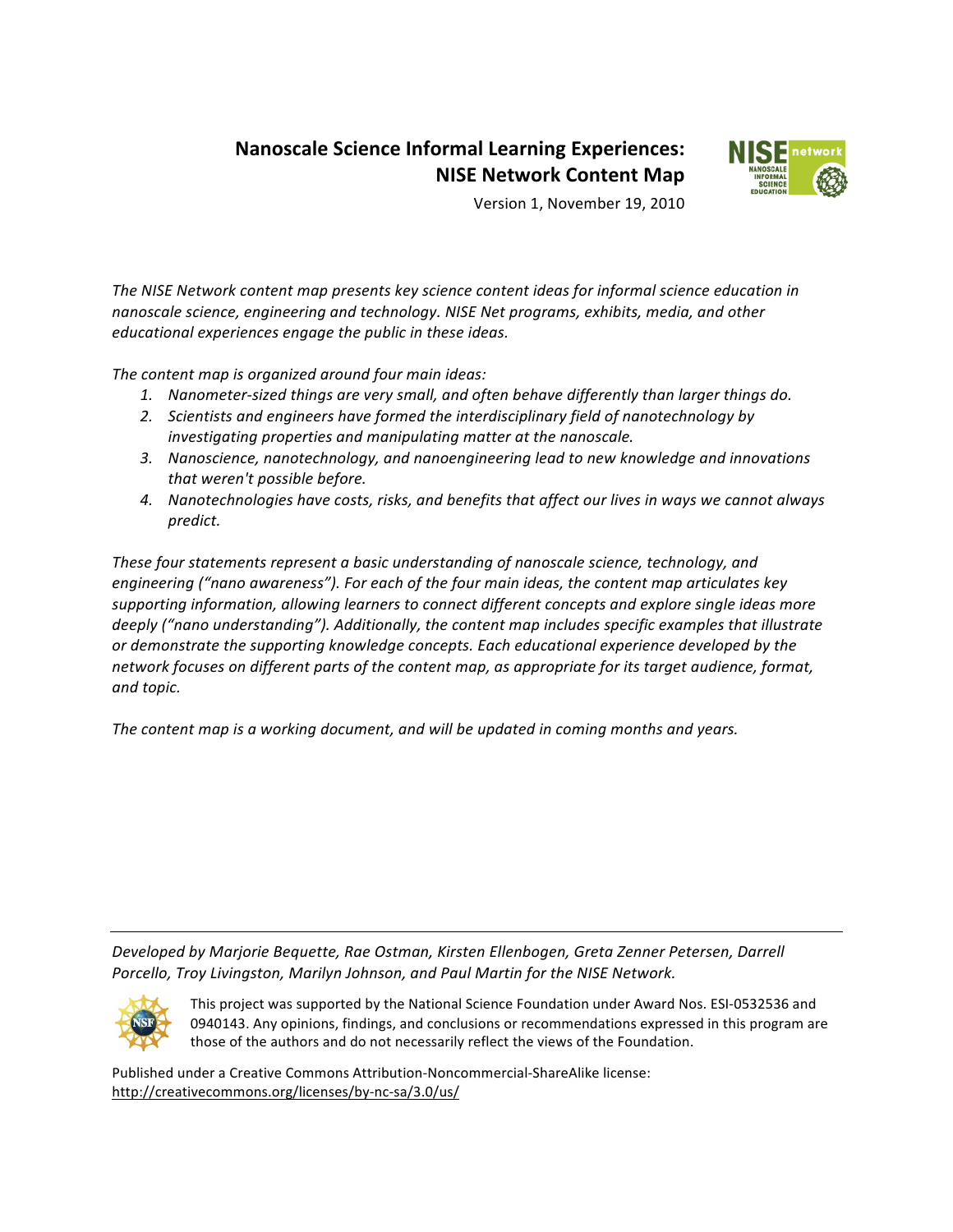### **IDEA 1:** Nanometer-sized things are very small and often behave differently than larger things do.

Nanoscience is an emerging field in which scientists study and research the novel properties and behaviors of systems operating at the nanoscale.

The prefix "nano" means one thousand millionth, or one billionth. So a "nano" of something is one billionth of the whole—a very, very small fraction. A nanometer is a billionth of a meter.

Scientists and engineers think about, experiment with, and try to explain the properties of materials.

Physical properties are a way for scientists to describe matter. They can also use these properties to predict a material's behavior. Physical properties include size, conductivity, melting point, and density.

Scientists use chemical properties to describe the ways a material interacts with other matter during a chemical reaction. For example, materials react differently in the presence of oxygen or acid.

Some materials behave in a different way at a small scale than they do at a larger scale. At the nanoscale, a material may exhibit different properties that may lead to new uses.

For instance, materials on the nanoscale have significantly more surface area per unit of volume than things on the micro- or macroscale. Thus, nanoscale materials often react much more quickly than they would if they were larger.

For example, aluminum is extremely reactive, but macroscale aluminum objects—like soda cans—generally remain stable unless in a severe environment, like a fire. However, nanoscale particles of aluminum can spontaneously combust and explode because the surface-area-to-volume ratio is so much greater than with a soda can. A much larger percentage of atoms lie on the surface of a nanoparticle, and surface atoms are where reactions take place.

Intermolecular forces cause atoms and molecules to form temporary bonds (to be "sticky"). These forces become more pronounced at the nanoscale and can also influence a material's macroscale properties (and thus how we can use it).

An example of this from nature is the gecko's foot. When humans touch a wall, the atoms in our hand bond with the atoms in the wall. But those bonds are far too few and too weak to support our weight, which means we can easily pull away. Not so with a gecko. When a gecko puts its foot on a wall, it sticks—not because of a sticky substance, but rather because of intermolecular forces. The feet of a gecko have thousands of extremely fine "hairs" called setae about 200 nanometers thick. This vastly increases the surface area of the lizard's foot. Molecules in the setae are attracted to the molecules in the wall. Because there is so much surface area, enough bonds form to overcome the force of gravity.

Some commonly-used materials can act in unexpected ways at the nanoscale.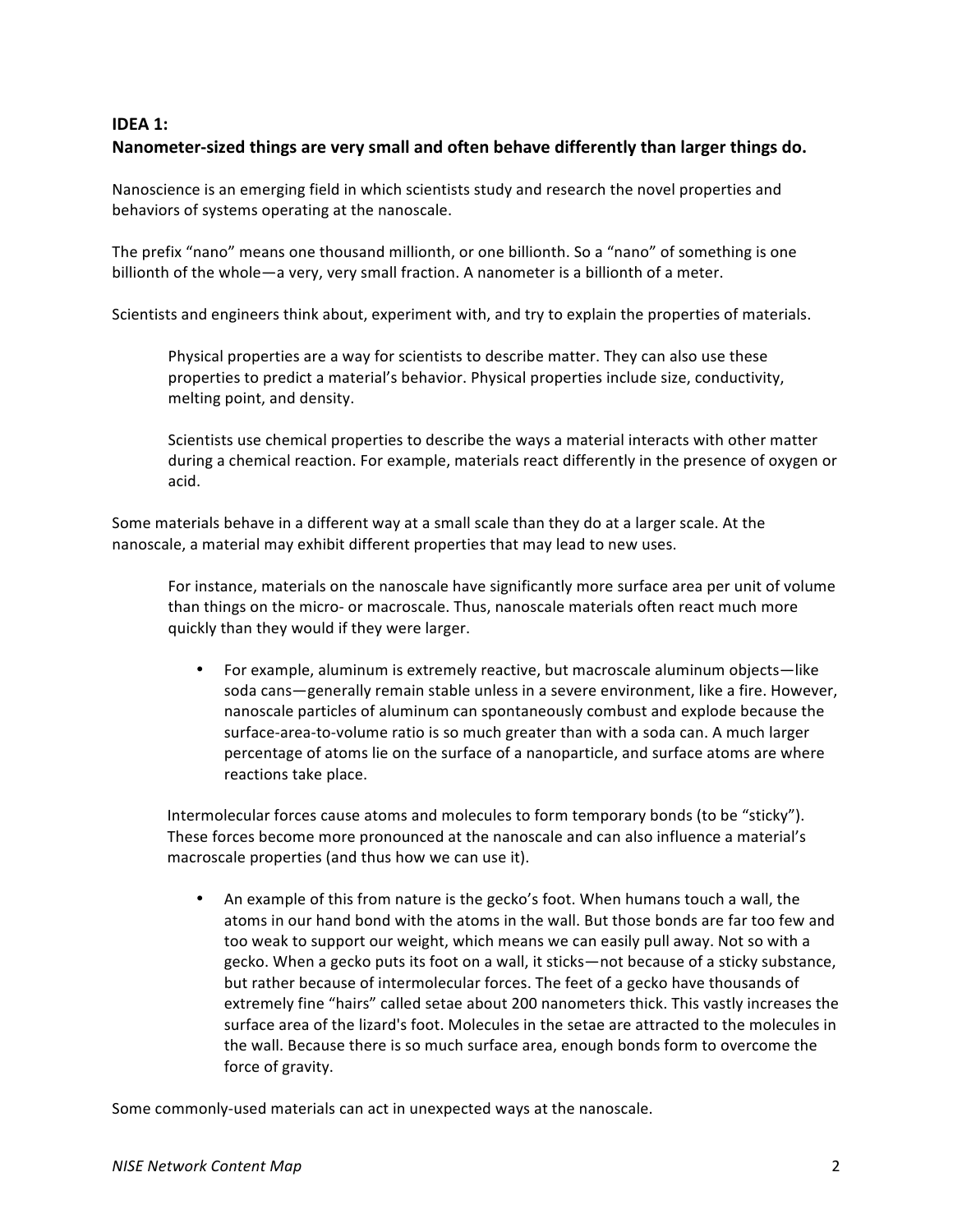A material's color can change when the particles are nanometer-sized. Light interacts differently with very small particles, and can cause them to appear a different color. Examples include titanium dioxide, zinc oxide, and gold.

- Titanium dioxide in its macroscale form is the white sunblock that lifeguards used to put on their noses: great at UV protection, but not very attractive. Nanoscale particles of titanium dioxide offer the same UV protection, but the sunblock appears clear because the particles interact differently with light. This makes for a much more appealing sunblock. Nanoscale titanium dioxide is frequently used in cosmetics with SPF (such as foundation and powders) and sunscreens. Zinc oxide has similar properties and is used the same way.
- Similarly, nanoscale particles of gold look nothing like the yellowish, shiny material used in jewelry. Nanoparticles of gold are so small that they interact differently with light. Thus, solutions of nanoscale gold can appear red, blue, purple, or other colors, depending on the size of the particle and the amount of space between them. The color change that results from the spacing of the gold nanoparticles can be helpful in detecting DNA. When researchers and investigators are testing for the presence of a specific disease or investigating DNA samples from a crime scene, they can attach nanoparticles of gold to strands of DNA that complement the DNA in question. If that DNA is indeed present, the strands of DNA will combine. This brings the particles of gold closer together and consequently changes the color of the solution, indicating the presence of the DNA in question.

#### **IDEA 2:**

## **Scientists and engineers have formed the interdisciplinary field of nanotechnology by** investigating properties and manipulating matter at the nanoscale.

All matter consists of atoms, which are particles much too small to see even with light microscopes. Atoms can link together to make molecules. The arrangement of atoms and molecules is a major factor in determining the properties of a material.

Carbon and its different forms are a clear example of the relationship between the properties of a material on the macroscale and the arrangement of its atoms.

- Two familiar forms of carbon atoms are diamond and graphite. Both consist solely of carbon atoms, yet they have very different properties. Diamonds are clear, extremely hard, and electrically insulating. In contrast, graphite is black, soft, slippery, and electrically conductive. The very different properties of diamond and graphite result from the ways in which the carbon atoms are put together. The carbon atoms in diamond are arranged in a very strong tetrahedral shape, making the material hard. In graphite, the carbon atoms are arranged in layers of hexagons, which look like sheets of chicken wire stacked on top of one another. The layers can slip past each other, making the material soft.
- Scientists have recently discovered two new forms of carbon that we didn't know about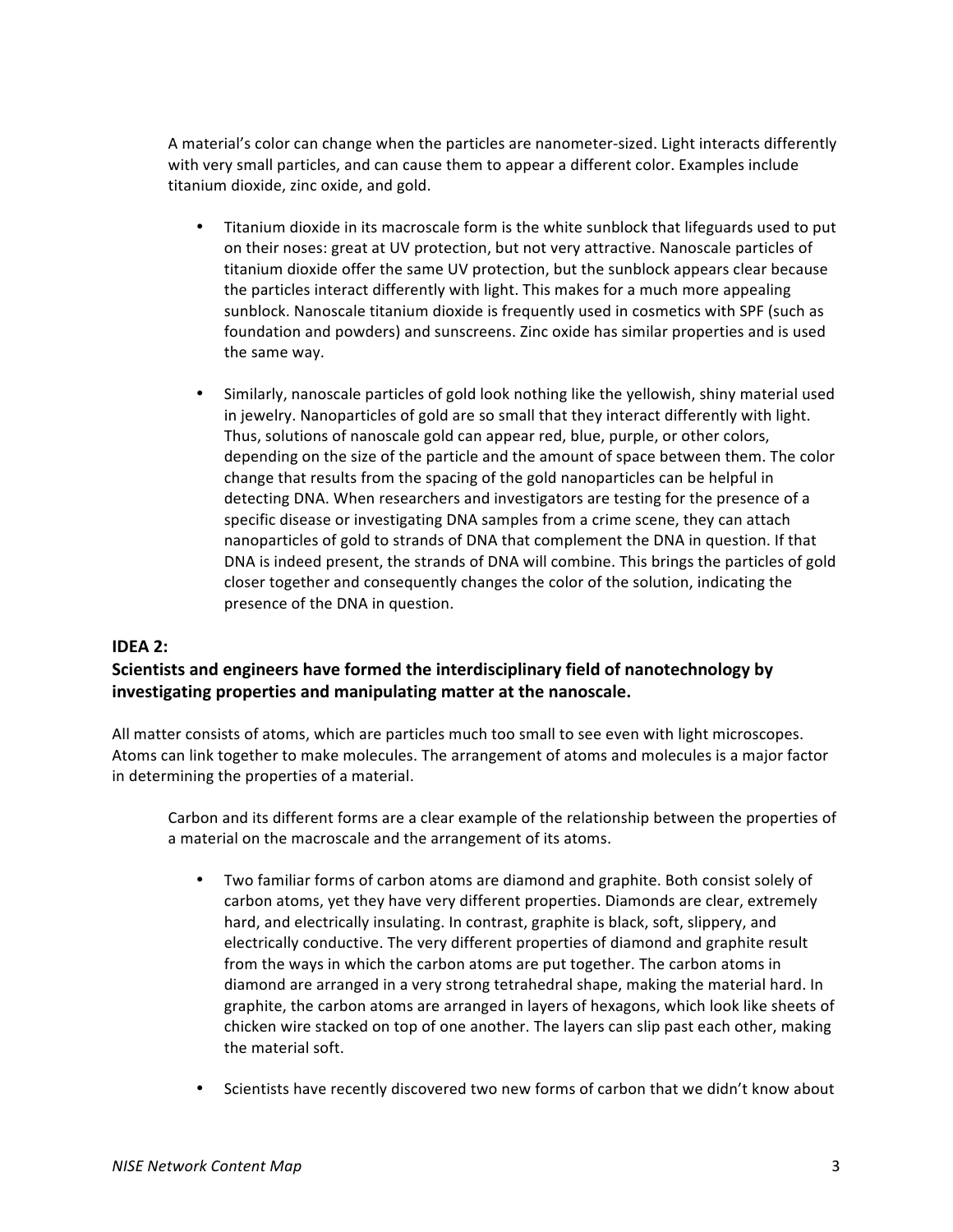before: carbon nanotubes and buckyballs (also called fullerenes or  $C_{60}$ ). Again, these materials have very different properties because of their atomic structure. Carbon nanotubes are hollow, tubular molecules that look like sheets of rolled-up chicken wire. They have very high tensile strength (the strength of something when pulled at both ends), and they can be conducting or semi-conducting. Buckyballs are hollow soccer-ball shaped molecules. They are slippery (they roll easily over one another), and attractive for drug delivery (drugs or other molecules can be put inside the spheres).

Nano researchers have developed new ways to manipulate matter at the nanoscale. These techniques fall into two broad categories, known as "bottom-up" and "top-down" approaches.

"Bottom-up" approaches involve building structures from smaller building blocks, similar to building things out of Lego bricks. The building blocks for nanoscale materials include individual atoms and molecules. An important bottom-up approach is self-assembly, a process by which certain materials, under a certain set of conditions, spontaneously assemble themselves into organized structures.

- A snowflake is a familiar, naturally-occurring example of self-assembly. The complex structure of snowflakes results from the nanoscale arrangement of water molecules in an ice crystal. Under the right conditions, water molecules form an ice crystal, and as additional water molecules join on the crystal grows into a snowflake. Snowflakes have six sides because molecules of water freeze into a hexagonal shape. The spontaneous self-assembly of seemingly perfect snowflakes can happen because each snowflake is so small. The larger something self-assembled is, the more chance there is for something to go wrong in the process. (In nature, you would never expect to see a human-size snowflake: before it could grow that large, it would fall to the ground.)
- Another example of self-assembly at the nanoscale is the bilipid cell membrane. A bilipid membrane consists of two layers of molecules. The hydrophobic ("water-hating") ends of the molecules point toward each other, while the hydrophilic ("water-loving") parts of the molecules line the two sides of the membrane, on the outside of the cell and the inside.

"Top-down" approaches involve paring down larger blocks of material into smaller, nanoscale structures. A macroscale analogy to the top-down down approach is sculpture or carving. When artists create sculptures, they start with a large piece of stone or wood and cut away the extra material to create the figure or shape they want. A benefit of this approach is that it's wellknown and understood. A drawback is that it wastes material and isn't extremely precise.

• A technical example of this is creating a computer chip out of a chunk of silicon. Technicians (and others) accomplish this through lithography, a process frequently used in electronics manufacturing. There are several different lithographic techniques, but the general idea is similar to sculpting: take a relatively large sample of silicon and etch it away to create small features and components.

Nanoscale effects occur in a wide range of materials and objects.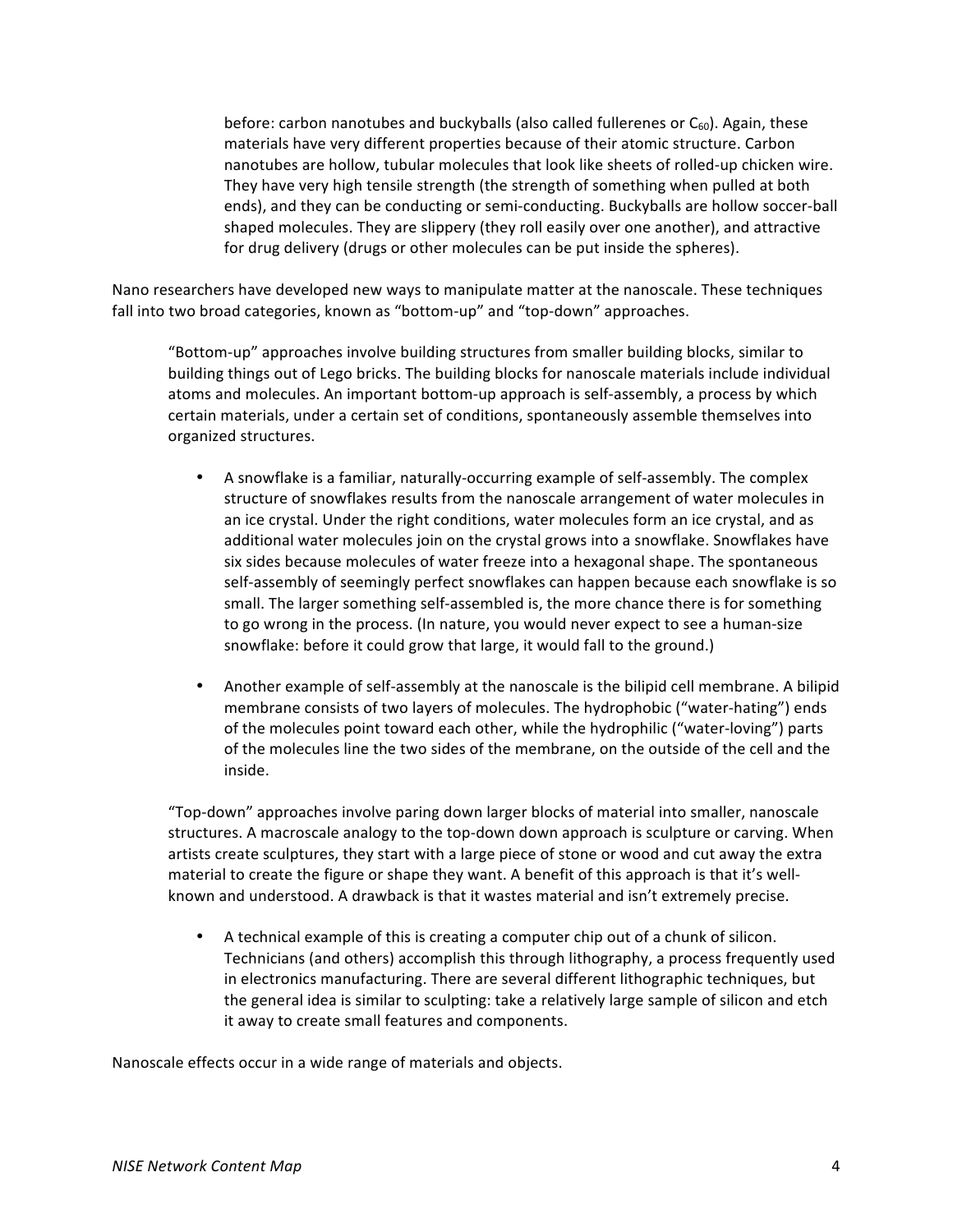Nanoscale effects can be found in nature, such as the super-hydrophobic properties of some leaves, including lotus leaves and the iridescence on some insect wings or bird feathers.

- The lotus effect, first observed in the leaves of the lotus plant, is a dirt- and waterrepelling property of some plants. Despite constant exposure to dust, dirt, and rain, the leaves of the lotus plant remain clean and dry. Scientists have learned that this is because the surface of each leaf contains waxy, nanoscale bumps that prevent dirt and water from adhering.
- Similarly, the iridescence on some butterflies, insects, and birds also results from nanoscale structures. For example, the beautiful colors you see in a peacock feather or a blue morpho butterfly wing do not come from pigments, but rather from the size and spacing of nanoscale structures.

Scientists and engineers have recreated some of these effects in commercial products. Stainand water-resistant fabrics mimic the lotus effect. Security images on currency, credit cards, sensors, and fabrics mimic naturally occurring iridescence.

The dramatic growth of the fields of nanoscience and nanotechnology has been made possible by the recent development of specialized tools by scientists and engineers.

A group of microscopes called scanning probe microscopes (SPMs) illustrates the importance of tools to nanoscience and nanotechnology. Nanoscale objects, including atoms, are smaller than the wavelengths of visible light. Thus, light does not bounce off them; it is literally impossible to see something so small. This means that we can't use traditional light microscopes to see things at the nanoscale.

A scanning probe microscope gathers information about a surface by detecting different kinds of information. You can think about the tool as "feeling" the topography of a material's surface—its hills, valleys, and contours. Similar to a person running their finger over a page of Braille, an SPM gathers information by running the tip of a probe back and forth over a sample. And, just like the nerve stimulation in the person's finger that must be processed by the brain, the SPM sends the information about the tip movement to a computer, which turns the information into an image. Before the development of scanning probe microscopy, researchers were limited in their ability to learn what is happening in the nanoscale and atomic world. SPMs changed that, opening up new areas for more thorough exploration.

## **IDEA 3:**

# Nanoscience, nanotechnology, and nanoengineering lead to new knowledge and innovations that weren't possible before.

In the field of nanotechnology, researchers and engineers take advantage of the change in properties at the nanoscale to produce new and/or improved materials and devices in areas such as computing, medicine, energy, the environment, and manufacturing.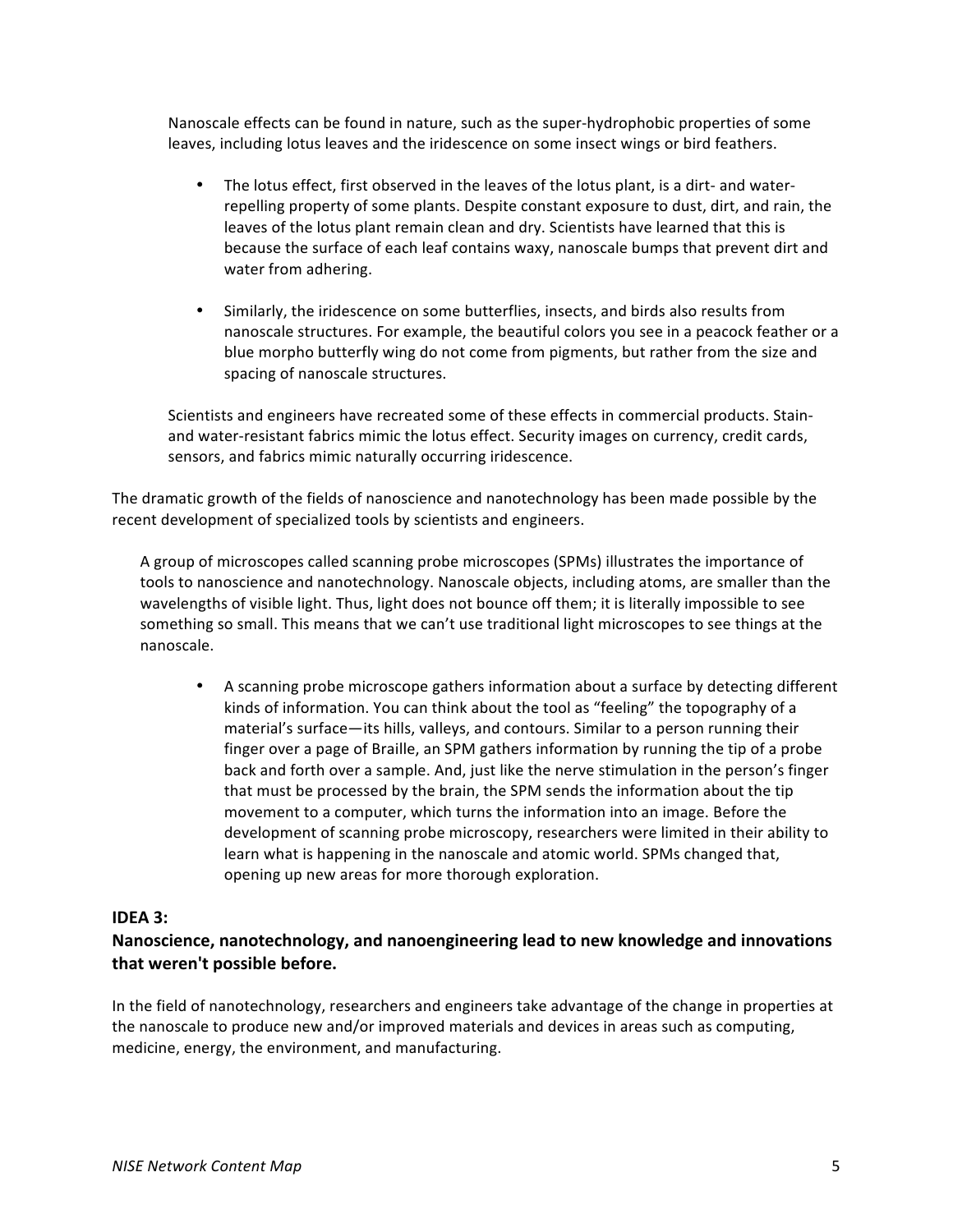The interdisciplinary nature of the field of nanotechnology has helped scientists and engineers develop new innovations. People from a diverse disciplines work together and share their knowledge and approaches with each other. By approaching scientific and engineering questions from new, interdisciplinary angles, researchers can come up with and pursue new ideas.

Nanotechnology includes a wide range of research and applications. It's important that everyone scientists, citizens, media, government officials—be specific when talking about each kind of nanotechnology and not assume they are all the same.

The products enabled by nanotechnology include applications that are on our shelves every day.

There are likely many more applications ahead of us, but several current examples include:

• The glue in McDonald's food packaging: http://www.nanotechproject.org/inventories/consumer/browse/products/6806/. Starch-based adhesives are commonly used to laminate graphics onto cardboard packaging, but traditional starch-based adhesives need high temperatures and lots of water to hold the cardboard layers together. A company called EcoSynthetix has made a new adhesive that they claim uses nanoparticles of starch between 50 and 150nm across. The smaller particles have more surface area per volume than larger starch molecules, which means they need less heat and water—and therefore less energy—to activate the adhesive and laminate graphics onto cardboard. McDonald's was the first major company to take advantage of this technology in their cardboard packaging.

Burt's Bees Chemical-Free Sunscreen SPF 15:

http://www.nanotechproject.org/inventories/consumer/browse/products/chemicalfree\_sunscreen\_spf\_15/.Titanium dioxide (TiO<sub>2</sub>) has long been used as a sunscreen because it reflects, refracts, and absorbs the sun's rays and therefore prevents them from reaching your skin. However, naturally occurring titanium dioxide is opaque white and, when used in a sunscreen, leaves a visible white film on the skin. Nanoscale titanium dioxide, in contrast, is transparent because light interacts differently with particles that small, but it is still effective at protecting skin from UV rays. This Burt's Bees sunscreen, as well as many other skin products, takes advantage of this property of nanoscale titanium dioxide.

- Health and diet supplements, such as NanoTrim http://www.nanotechproject.org/inventories/consumer/browse/products/nanotrim/ and Revive Health supplements http://www.nanotechproject.org/inventories/consumer/browse/products/revive\_healt h\_glycemic\_supplement/. These companies claim that they have "nanoized" certain nutrients (made them smaller), thereby increasing their reactivity and efficacy within the body (because of the increased surface area), as well as the body's likelihood of accepting the synthetic nutrients.
- Plastic beer bottles, including Corona, Miller Lite, Miller Genuine Draft, and Ice House: http://www.nanotechproject.org/inventories/consumer/browse/products/beer\_bottle\_ plastics/. "Imperm" technology, used by Miller Brewing, is a plastic composite that includes nanoparticles of clay. The clay nanoparticles make the plastic stronger than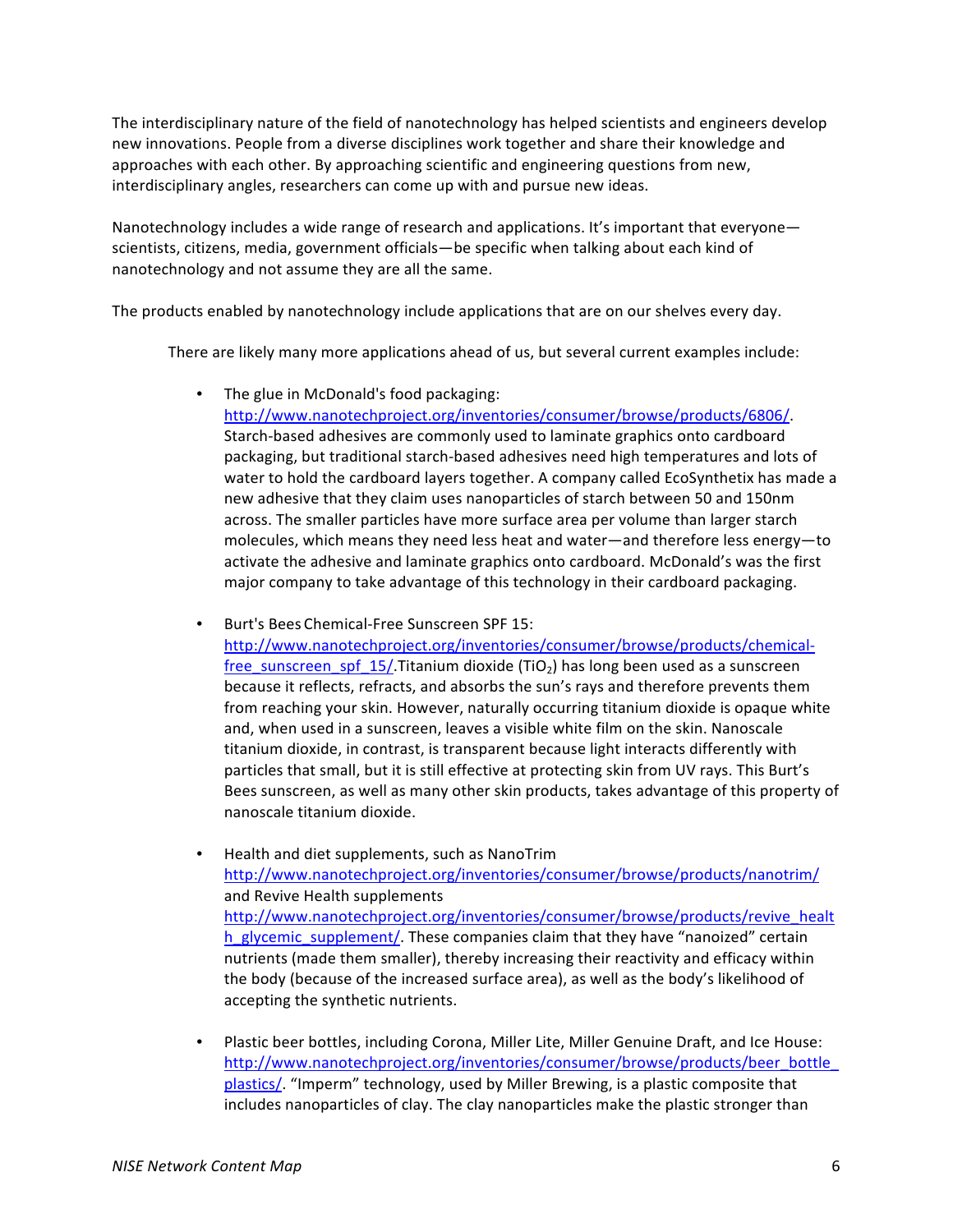glass and help prevent air exchange between the inside and outside of the bottle, keeping the beer fresher longer.

All of these examples were found on the Project for Emerging Nanotechnologies (PEN) Consumer Products Inventory website, http://www.nanotechproject.org/inventories/consumer/.

• Disclaimer: It is important to recognize that the PEN inventory does not verify the manufacturers' claims: it's only a repository of products that companies claim to be enabled by nanotechnology. In addition, the list of products enabled by nanotechnology is constantly changing, and the PEN inventory (as well as this content map) can make no claims about the degree to which the listed products are current and accurate.

Nanotechnology allows us to rework existing applications, making things work in new ways as those products are reengineered at the nanoscale. Nano-based research into areas like food supply, clean water, energy, climate change, and disease detection, prevention and treatment may also lead to unprecedented developments and entirely new applications.

Examples of potential applications include targeted cancer treatments; inexpensive and easy-touse drinking water filters; and more efficient and less expensive solar cells.

- Detecting and fighting cancer: Much of the current research in nanotechnology is dedicated to the ultimate goal of detecting or curing cancer. Current methods of cancer screening have trouble detecting tumors smaller than one million cells. Diagnostics based on nanotechnology research, however, have much higher specificity and are more sensitive, holding the promise of detecting tumors smaller than 1,000 cells. The earlier a doctor can detect cancer, the higher the person's chance of survival. Furthermore, current cancer treatments take a systemic approach: radiation and chemotherapy treatments are directed at a person's entire body, and often the treatment side effects can be as debilitating as the cancer itself. With the extremely small size and increased specificity offered by nanotechnology-enabled approaches, researchers hope to change this. Targeted drug delivery and targeted attacks on tumors would make cancer treatment much easier on the patient. Professor Naomi Halas at Rice University conducts promising research on using gold nanoshells to fight cancer. This targeted therapy focuses only on the tumors, rather than the entire body. An interview with Naomi Halas is online at http://www.pbs.org/wgbh/nova/body/halas-nanoshell.html. The company Nanopartz, based in Colorado, produces and sells the 5-100nm gold nanoshells scientists might use in their research http://www.nanopartz.com/. In addition, a good nanotech/cancer overview article is available at http://www.wired.com/medtech/health/news/2005/11/69206?currentPage=1, Brandon Kleim, "A Nanotech Cure for Cancer?", Wired, 11/07/05.
- Filtering drinking water: Nanofilters offer hope for a cheaper and more effective method of cleaning water to make it safe for drinking. These filters have extremely small pores, or holes, some even as small as 15nm across. In comparison, the smallest water-borne poliovirus is 25 nm. Filters with such small pores allow water to pass through, while unwanted bacteria, chemicals, and viruses stay on the other side. No single type filter has yet emerged as a clear success, but scientists and engineers are experimenting with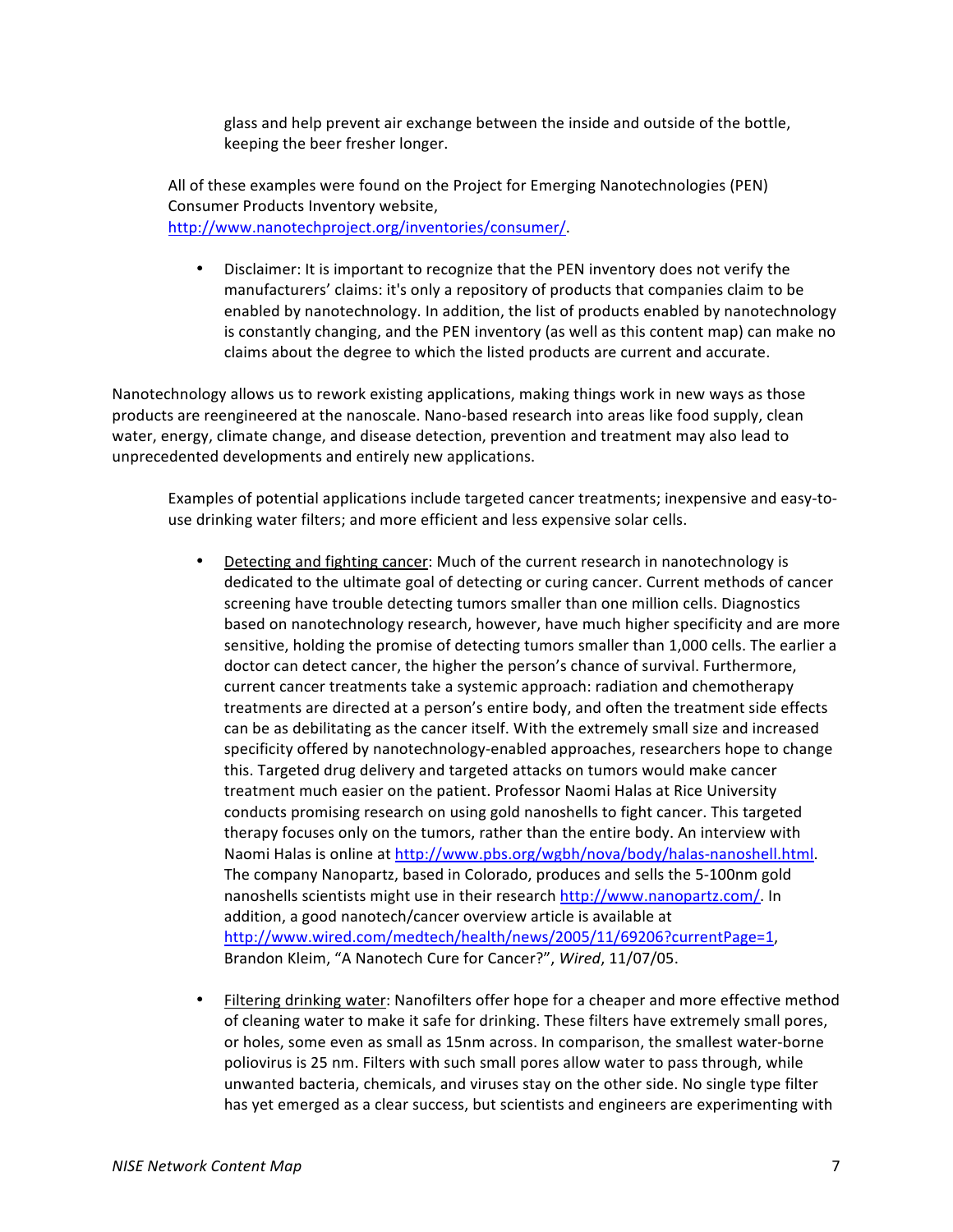ceramic filters, carbon nanotube filters, and more. Many companies are developing nano-based water treatments. Dais Analytic Corporation in Florida has developed a reverse-osmosis treatment using the "NanoClear" process http://www.daisanalytic.com/nanoclear.htm, while Seldon Technologies in Vermont has created the Seldon WaterBox, a carbon-nanotube-membrane based filter that cleans drinking water http://www.seldontechnologies.com/products.htm. A good review article about filters is J. Theron, J.A. Walker, T.E. Cloete (2008). "Nanotechnology and Water Treatment: Applications and Emerging Opportunities." Critical Reviews in *Microbiology*; 34(1), 43-69.

Harnessing the sun's energy: Solar cells hold great potential for capturing the sun's energy and transforming it into electricity that we can use to fulfill our various energy needs. However, current solar cells are expensive, bulky, and not very efficient, making them unrealistic for widespread use. Researchers hope that nanotechnology can help address these issues by making thinner, less-expensive, flexible, and/or higher efficiency solar panels. Current research focuses on a range of approaches, including zinc oxide (ZnO), titanium dioxide (TiO<sub>2</sub>), carbon nanotubes, buckyballs, and quantum dots. Professor Bob Hamers from the University of Wisconsin-Madison conducts research on the use of carbon nanofibers, titanium dioxide, and zinc oxide for renewable energy purposes. More information about Hamers' research group is available at http://hamers.chem.wisc.edu/. InnovaLight is a California-based company that specializes in silicon nanoparticle-based inks, which they hope to modify and use to design novel solar cells. http://www.innovalight.com/technology\_solarink.htm

#### **IDFA 4:**

#### Nanotechnologies have costs, risks, and benefits that affect our lives in ways we cannot **always!predict.**

Through our choices as consumers and citizens, we affect the development of nanotechnologies.

People play an important role in governing new technologies, exerting their influence in many ways. Consumers influence the market through purchases. Citizens help choose the political leaders who invest in and regulate new knowledge and technologies. Scientists and engineers choose what knowledge gets pursued, elaborated, and translated into practice. Activists seek to assure that knowledge is pursued and applied in accordance with their agendas.

Governments, companies, and individuals can all be involved in guiding the development and regulation of nanotechnologies.

Some nanomaterials may interact in surprising new ways with complex biological systems, both in nature and in our bodies, creating new environmental and health impacts (both positive and negative). At the moment, there are few, if any, processes in place to monitor either the presence of nanoparticles or their effects in air, water, soil, ecosystems, or human bodies. Scientists are also unsure what the long-term effects of nanotechnologies may be on human development or ecological health. This uncertainty about the effects, dangers, and benefits of nanotechnology is matched by uncertainty about how to manage such impacts.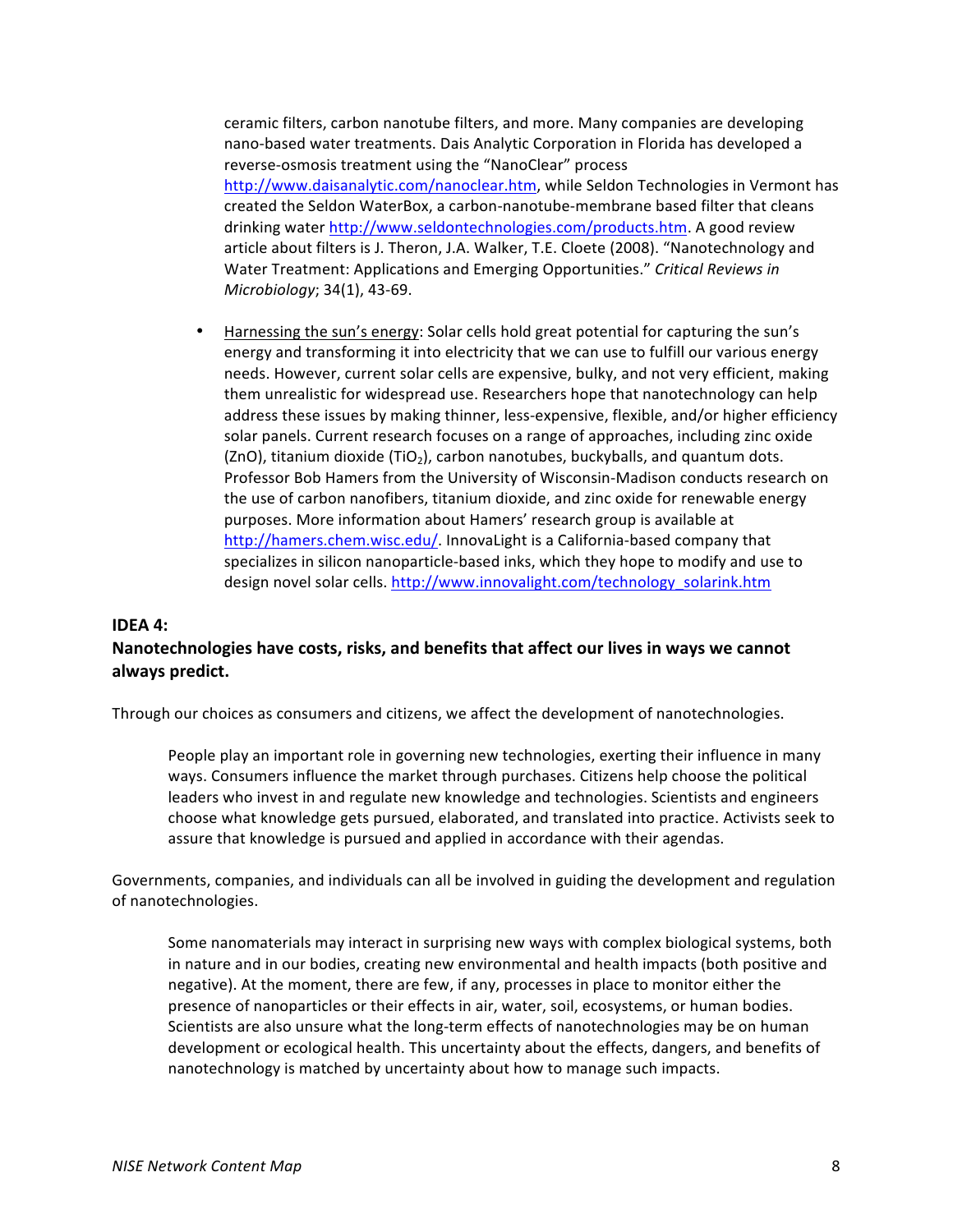While regulations and safety standards exist for other chemicals, most existing governmental regulations do not seem to apply to nanoscale materials. Even where nanomaterials do fall under existing regulations, the question remains as to whether officials need to reevaluate those regulations.

Titanium dioxide has long been used in sunscreen and is regulated by the Food and Drug Administration (FDA). But now sunscreen manufacturers are using titanium dioxide nanoparticles, which have different properties. It is unclear whether regulations can and should treat nanoparticles in the same way as their larger scale versions.

In 2009, the USDA National Organics Standards Board (NOSB) materials committee recommended that nanoparticles be excluded from organic production, processing, and packaging, except when required by law. Public comment responding to a previously published NOSB Materials Committee discussion document on nanotechnology overwhelmingly called for the total prohibition of nanotechnology in certified organic products.(http://www.ams.usda.gov/AMSv1.0/getfile?dDocName=STELPRDC5083223

Non-profits, interest groups, and other coalitions can have an impact on the regulatory regimes that govern nanotechnology.

In 2006, Friends of the Earth and the International Center for Technology Assessment organized a broad coalition of consumer, health, and environmental groups in submitting the first-ever legal petition to the Food and Drug Administration, charging that the agency has failed to address the human health and environmental risks of nanomaterials in consumer products. http://www.foe.org/groups-challenge-fdananotechnology-risks-consumers-and-environmentalists-warn-risks-current-uses-un and http://www.icta.org/press/release.cfm?news\_id=19

A nanotechnology that benefits one person or group may put others at risk.

Using nanotechnologies can represent tradeoffs across many dimensions in society. The presence of nanotechnologies in new materials could have secondary environmental, economic, and political impacts across the globe.

Nanoparticle silver is increasingly common in fabrics as an antibacterial agent. Research shows that silver nanoparticles leach out of the fabrics and into laundry wash water, which could become a concern for water sources, aquatic animals, and perhaps people. http://www.nanowerk.com/news/newsid=5208.php

- As with any technological innovation, new approaches can make old processes obsolete. If new materials reduce the need for catalysts like platinum, the mining industry in South Africa could decline. Similarly, replacing copper in electronics with new conductive nanomaterials could impact the economy of Brazil, a major copper producer.
- Manufacturers of thin film photovoltaics, the next generation of solar technologies, will likely have a market advantage over companies that produce older solar energy technologies.